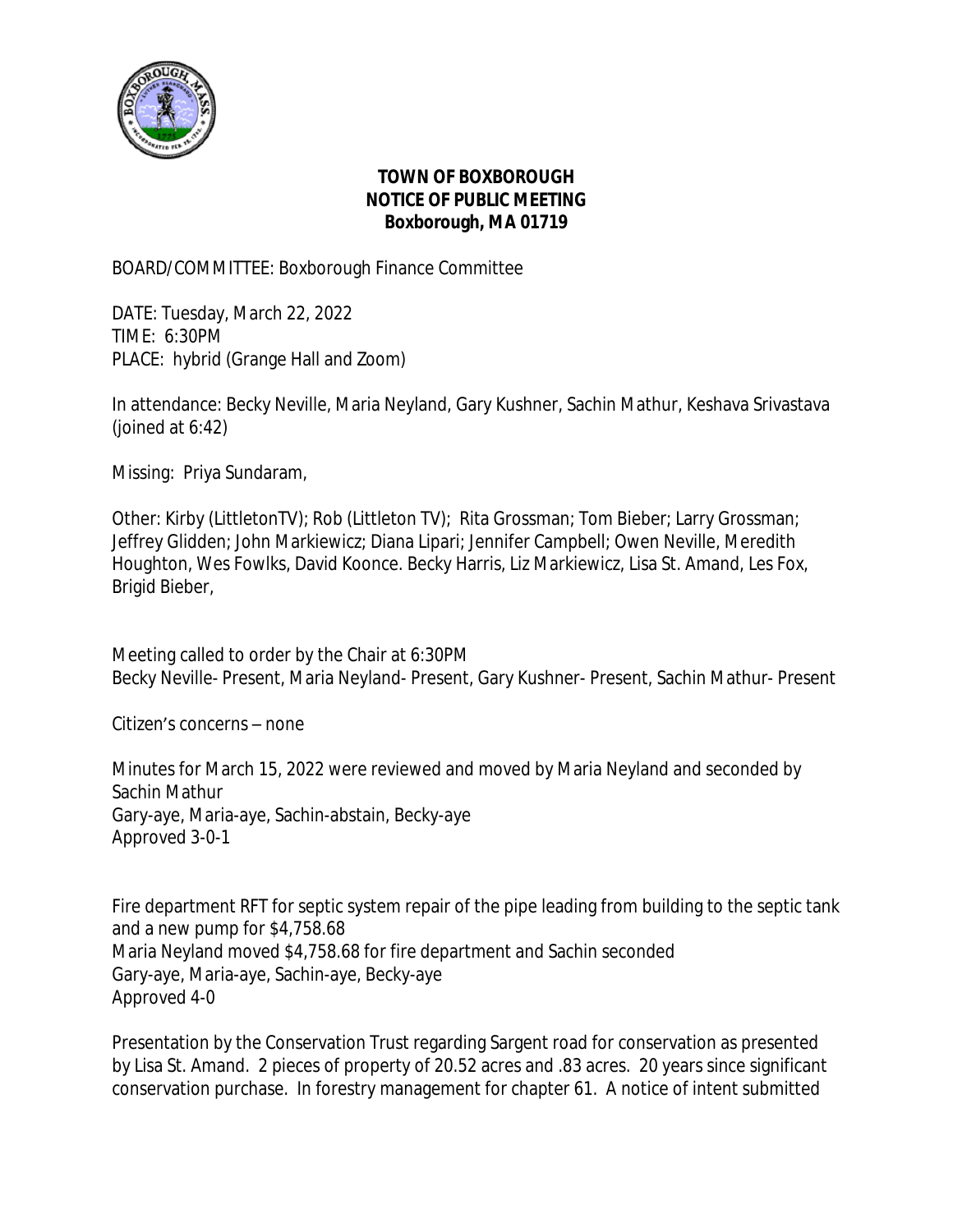

and valid offer for \$1.25M requires TM approval after 90 days of proper submittal. 2 notices have been submitted (including one sent by the SB week of March 15) , but are deficient as it included contingencies. If proper notice is not received by ATM then the article will be pulled. 2 articles with one for CPC funding and the second for bonding. Why for conservation? Would connect to 5 Miles of walking trails which is good for nature conservancy. 26 parcels were on the conservation commission prime list.

If valid notice then 120 days to provide right of refusal.

Total cost would be \$1.25M + \$50,000 for costs

To date received revenues of

\$400,000 from CPA

\$100,000 from BCTrust

\$100,000 from fundraising

Or

\$600,000 total

Land grant program for up to \$400,000 to be applied prior to July 2022 but Town cannot have already purchased the land. Could have the Sudbury valley trust group purchase the property from chapter 61.

Borrow \$675,000 including bonding costs.

\$41.39 per year for avg tax bill assuming 4% and 15 years and if get the land grant then \$19.85 in first year.

If develop 5 houses then (potentially up to 8 houses) some impact to the school or Town resources.

26 prime properties were identified in 2015, but 8 lots were sold. 1 obtained via tax taking. No funds from CPC have been spent on open space acquisition to date.

Wes Fowlks called the Select Board to order

Jennifer Campbell-present, John Markiewicz -present Les Fox -present Diana Lipari -present Wes Fowlks-present

Reviewed the purchase of the Sargent road article. Thank you to Lisa and team regarding a valuable presentation.

Maria moved to recommend \$400,000 from CPC and Sachin seconded

Keshava Srivastava-aye, Gary Kushner-aye, Maria Neyland-aye, Sachin Mathur-aye, Becky Neville-aye

Approved 5-0

The Select Board discussed the CPC article. Wes talked about the ability for the Town to keep debt at a level area.

John moved and Diana seconded

Jennifer Campbell-aye, John Markiewicz-aye, Diana Lipari-aye, Les Fox-aye, Wes Fowlks-aye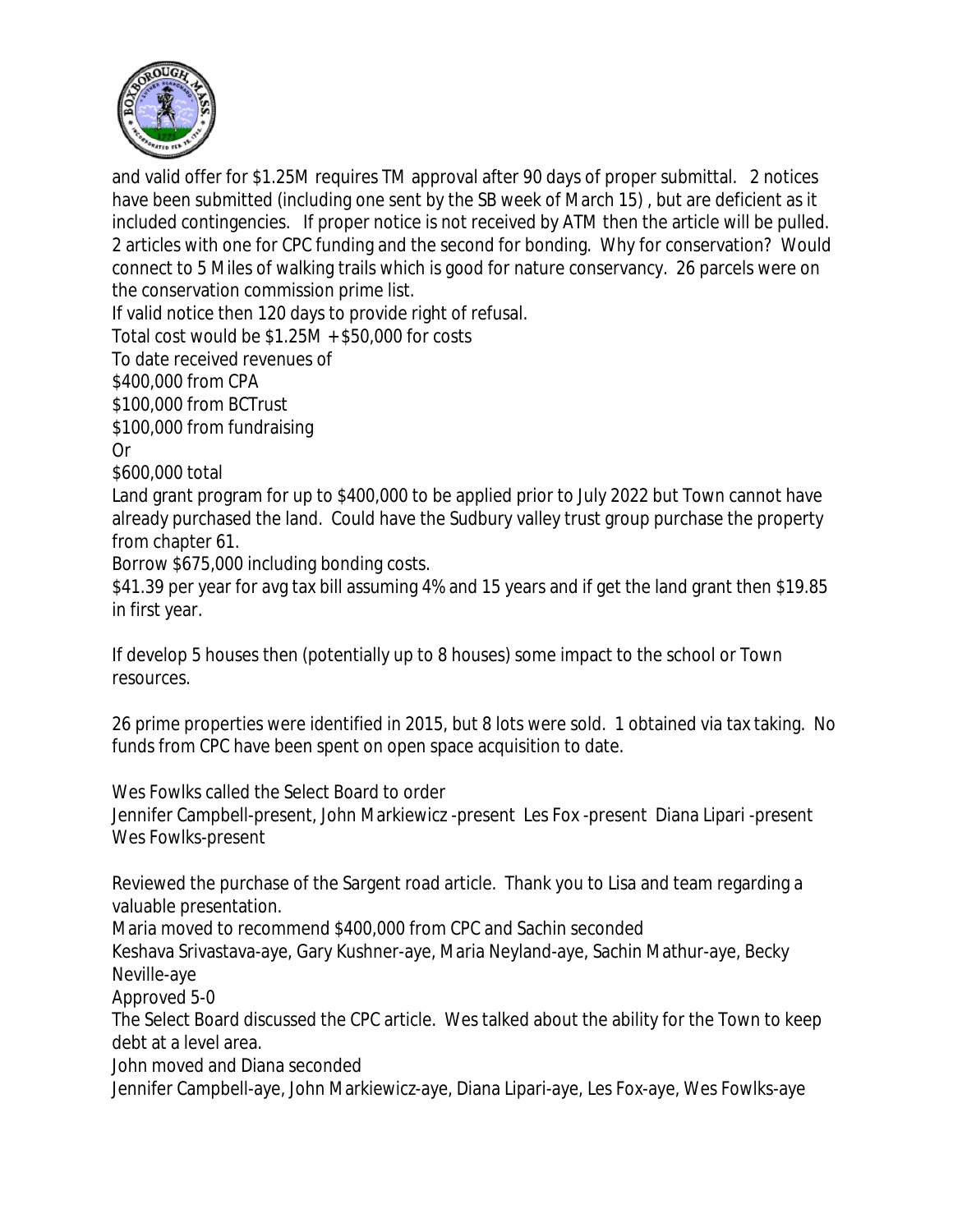

Approved 5-0

Maria moved to approve bonding for \$675,000 for Sargent road and Sachin seconded Keshava-aye, Gary-aye, Maria-aye, Sachin-aye, Becky-aye Approved 5-0

SB, Diana Moved and John Markiewicz seconded

Jennifer Campbell-aye, John Markiewicz-aye, Diana Lipari-aye, Les Fox-aye, Wes Fowlks-aye Approved 5-0

Both FinCom and SelectBoard thanked Lisa, Becky Harris, Tom, Rita and the team for their hard work on this article

Article 1, call election voted by FinCom Jennifer Campbell-aye, John Markiewicz-aye, Diana Lipari-aye, Les Fox-aye, Wes Fowlks-aye Approved 5-0

Article 2 receive reports voted by FinCom Jennifer Campbell-aye, John Markiewicz-aye, Diana Lipari-aye, Les Fox-aye, Wes Fowlks-aye Approved 5-0

Article 3, set salaries, voted by FinCom, Jennifer moved and Diana seconded Jennifer Campbell-aye, John Markiewicz-aye, Diana Lipari-aye, Les Fox-aye, Wes Fowlks-no Approved 4-1

Article 4, personnel plan not available; FinCom will vote next week

Article 5, budget not yet available; missing benefits, interest principle and interest and

Article 6, contracts

Article 7, addition to hire staff if not SAFER grant The SB is not aware of this article and will discuss at next meeting The FinCom did discuss. Sachin asked about assessing the impact to the fire department with the addition of the 2 additional EMT/FF Gary moved and Keshava seconded Keshava Srivastava-aye, Gary Kushner-aye, Maria Neyland-no, Sachin Mathur-no, Becky Nevilleyes Passed 3-2 Will raise and appropriate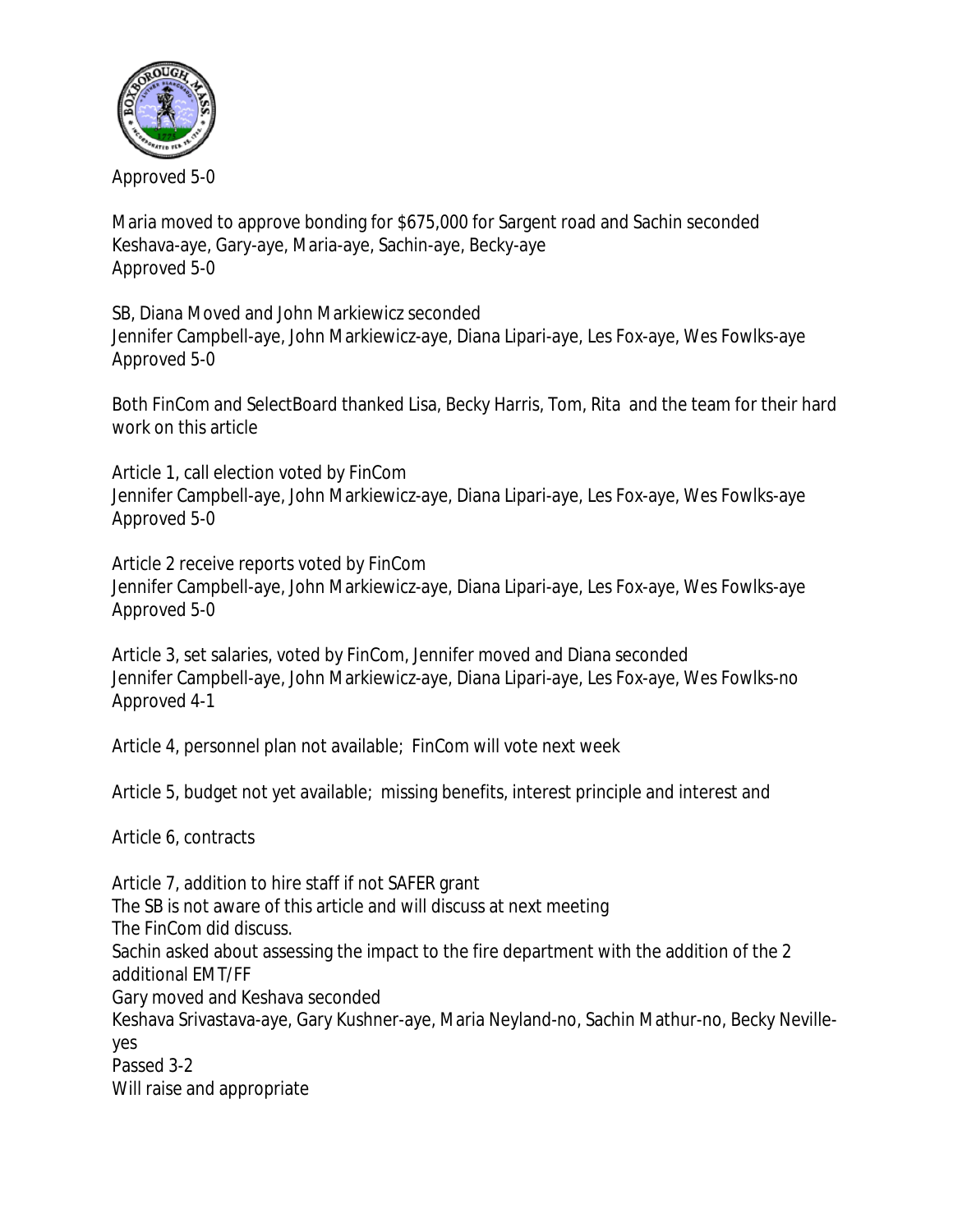

Article 8, associate planner for \$31,000 at 19.5 hours per week Maria asked if the Town will have to rent/purchase additional space for COA and outreach? When reach out for space (community center from Church) via RFP to ask if there is additional office space. Town planner and building inspector's offices together has been discussed for a number of years. No plans to move anyone out at this time. Town hall office staff has not changed much in the last 20 years. Would help to write grants.

Maria moved \$31,000 for associate planner and Gary seconded Keshava Srivastava-aye, Gary Kushner-aye, Maria Neyland-no, Sachin Mathur-aye, Becky Neville-nay Approved 3-2

SB Will review at the next meeting

Article 9 Town hall staffing, should it pass the appropriate budgets will be increased A, increase 19 to 19.5 hours workers comp and insurance are costs not benefits \$2,205 total increase Gary moved \$2,205 and Sachin seconded Keshava Srivastava-aye, Gary Kushner-aye, Maria Neyland-no, Sachin Mathur-yes, Becky Neville-no Approved 3-2

B, additional floating hours \$3,841 Give assistants a number of hours to cover for department head. Gary Moved \$3,841 for floating hours and Sachin seconded Keshava Srivastava-aye, Gary Kushner-aye, Maria Neyland-no, Sachin Mathur-yes, Becky Neville-no Approved 3-2

Reviewed funding sources Cable funds will change from cable funds and free cash

The Select Board supported the FinCom recommendations on funding sources Jennifer Campbell and Becky Neville are the owners of the documents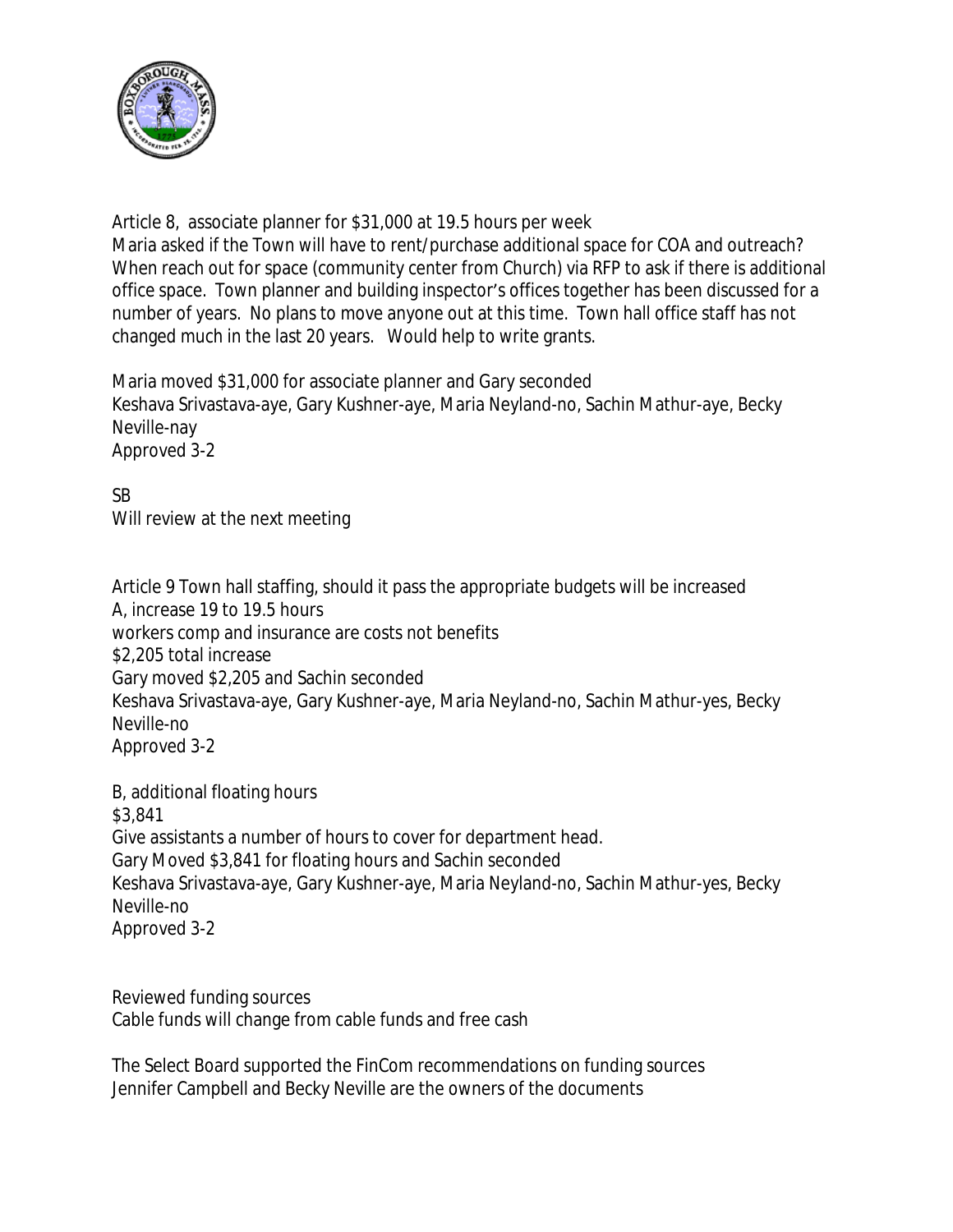

Gary will add in the impact to the taxpayer for Raise and appropriate and bonding

The Select Board adjourned as moved by Diana Lipari and Jennifer Campbell seconded Wes Fowlks-aye, Les Fox -aye, Diana Lipari, Jennifer Campbell aye, John Markiewicz-aye SB adjourned at 9PM

C, Upgrade positions for \$5,207

Maria Moved \$5,207 for upgrading of positions and Sachin seconded

Keshava Srivastava-aye, Gary Kushner-aye, Maria Neyland-yes, Sachin Mathur-yes, Becky Neville-yes Approved 5-0

Article 10, planning MS4 stormwater construction and post construction Wait/defer to March 29 FinCom meeting

Article 11, Planning: open space and recreation plan ARPA??? \$10,000 Wait/defer to March 29 FinCom meeting

Article 12, zoning bylaw recodificiation No money, but need to approve The zoning bylaw will be on Town website and not in the warrant. Maria Moved to recommend recodification bylaw and Gary Seconded Keshava Srivastava-aye, Gary Kushner-aye, Maria Neyland-yes, Sachin Mathur-yes, Becky Neville-yes Approved 5-0

Article 13, acceptance of MGL fire suppression for new construction or upgrades Substantially rehabilitated. Boarding houses and apartments. Gary moved fire suppression and Maria Seconded,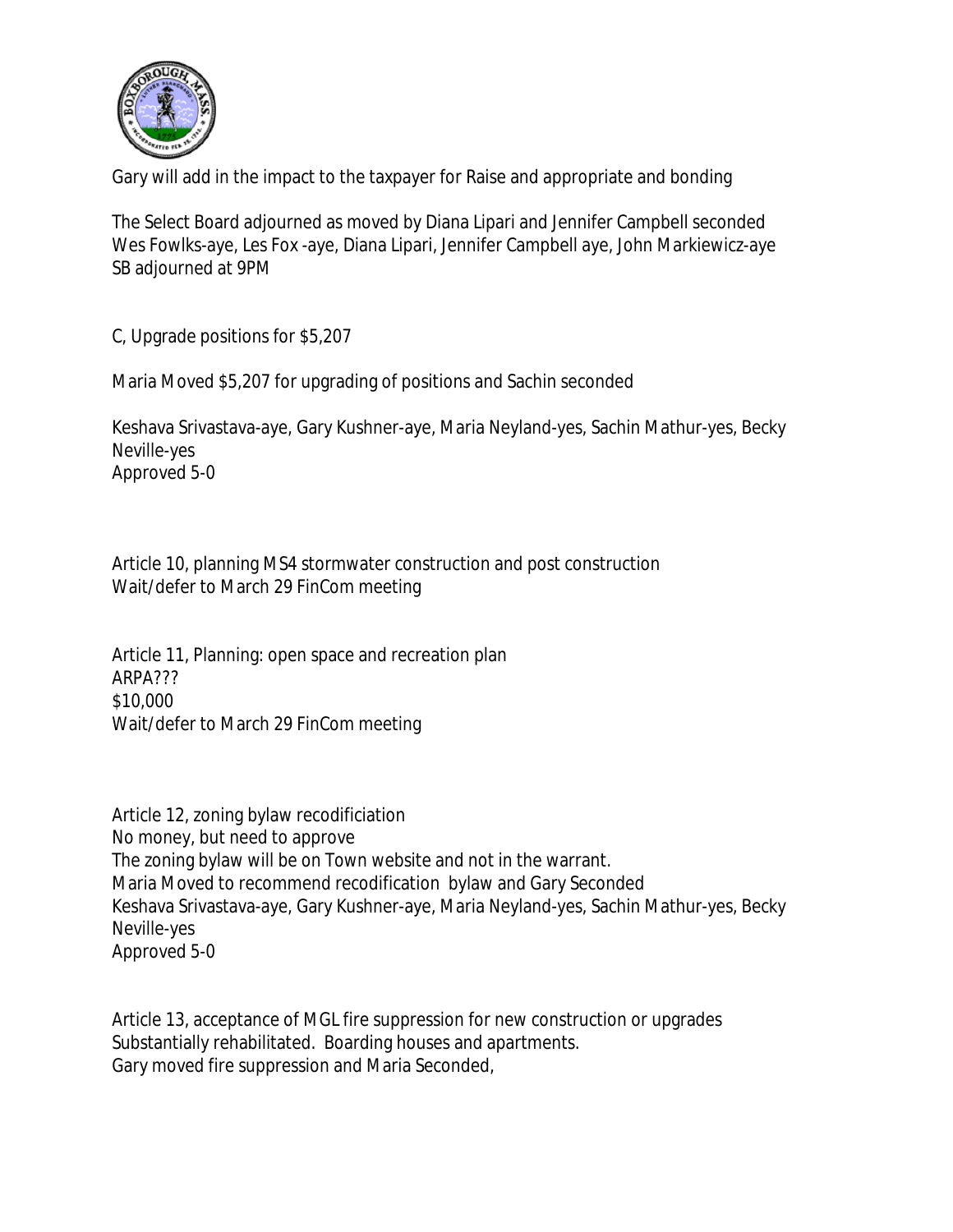

Keshava Srivastava-aye, Gary Kushner-aye, Maria Neyland-yes, Sachin Mathur-yes, Becky Neville-yes Approved 5-0

Article 14, police/fire coverage Defer for now

Article 15, cable services for \$97,225 Gary moved \$97,225 for cable services and Maria seconded Keshava Srivastava-aye, Gary Kushner-aye, Maria Neyland-yes, Sachin Mathur-yes, Becky Neville-yes Approved 5-0

Article 16, opeb voted

Article 17, revolving funds Gary moved and Maria seconded Keshava Srivastava-aye, Gary Kushner-aye, Maria Neyland-yes, Sachin Mathur-yes, Becky Neville-yes Approved 5-0

Article 18, Taylor Farm road acceptance Gary Moved to accept the road and Maria Seconded Keshava Srivastava-aye, Gary Kushner-aye, Maria Neyland-yes, Sachin Mathur-yes, Becky Neville-yes Approved 5-0

Article 19, gift of land Gary moved with great thanks and Maria seconded Keshava Srivastava-aye, Gary Kushner-aye, Maria Neyland-yes, Sachin Mathur-yes, Becky Neville-yes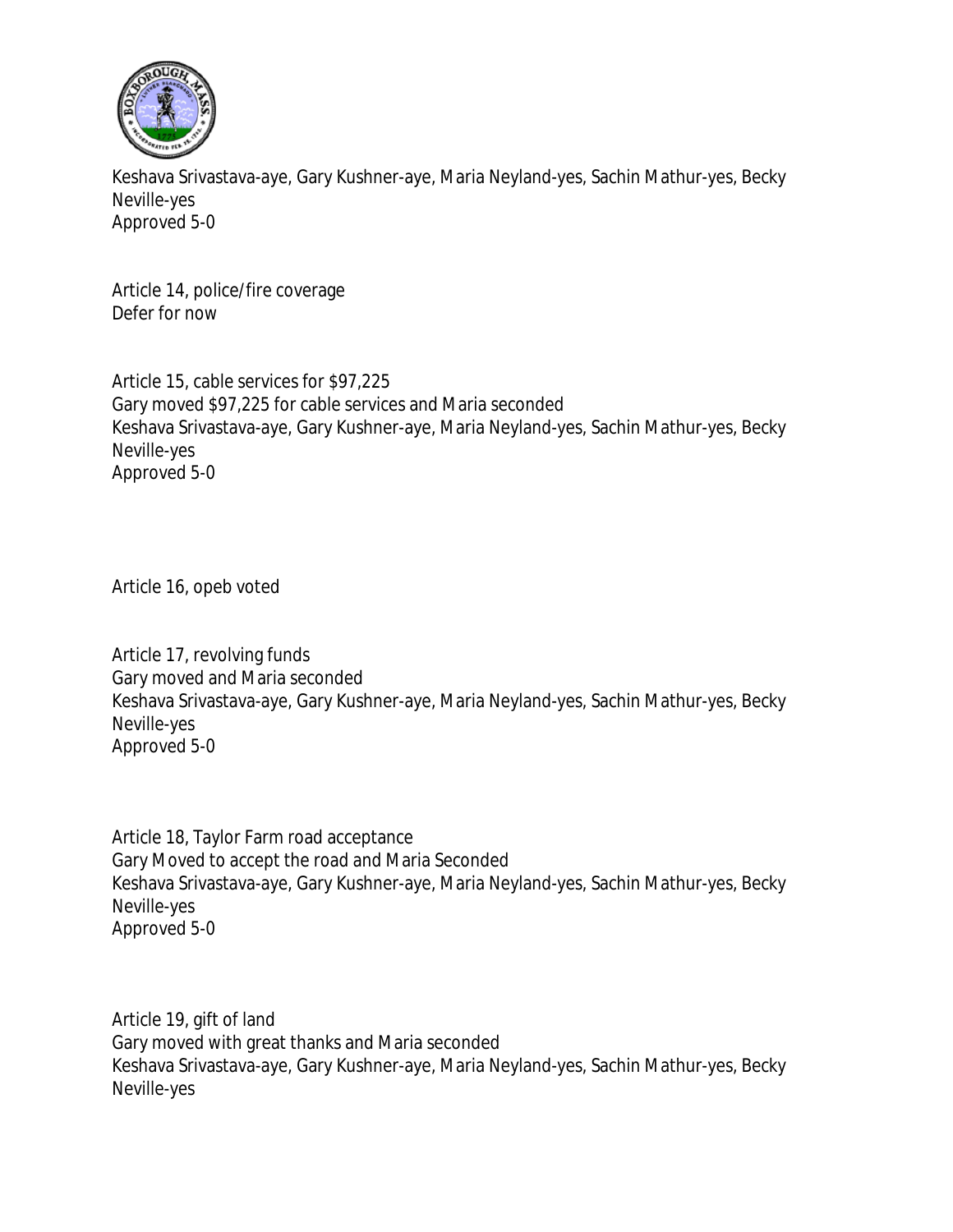

Article 20, chapter 90 Maria Moved and gary seconded Keshava Srivastava-aye, Gary Kushner-aye, Maria Neyland-yes, Sachin Mathur-yes, Becky Neville-yes Approved 5-0

Article 21, community preservation

Maria moved to accept the CPC reserves and report and Gary seconded Keshava Srivastava-aye, Gary Kushner-aye, Maria Neyland-yes, Sachin Mathur-yes, Becky Neville-yes Approved 5-0

Article 22, housing rental for \$38,050 Maria moved the CPC article and gary seconded Keshava Srivastava-aye, Gary Kushner-aye, Maria Neyland-yes, Sachin Mathur-yes, Becky Neville-yes Approved 5-0

Article 23, recreation for open space for \$10,000 Gary moved \$10,000 for conservation trust and Maria seconded Keshava Srivastava-aye, Gary Kushner-aye, Maria Neyland-yes, Sachin Mathur-yes, Becky Neville-yes Approved 5-0

Article 24, cemetery Maria moved \$9,500 and Gary seconded Keshava Srivastava-aye, Gary Kushner-aye, Maria Neyland-yes, Sachin Mathur-yes, Becky Neville-yes Approved 5-0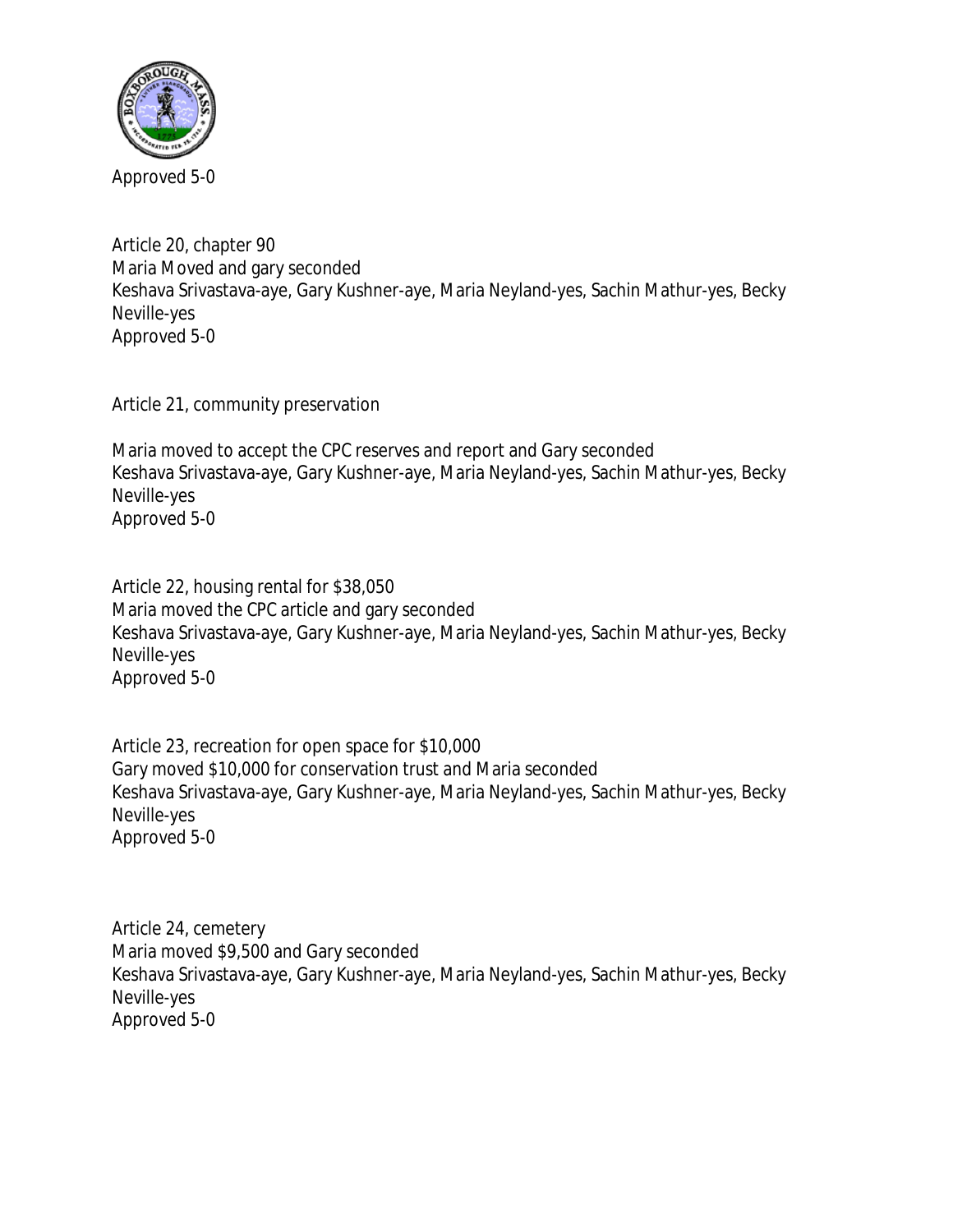

Article 27, building improvements for fire detection Maria moved \$30,000 for fire department and Gary seconded The existing system is over 20 years old Keshava Srivastava-aye, Gary Kushner-aye, Maria Neyland-yes, Sachin Mathur-yes, Becky Neville-yes Approved 5-0

Article 28, cisterns Gary moved and Maria Seconded Keshava Srivastava-aye, Gary Kushner-aye, Maria Neyland-yes, Sachin Mathur-yes, Becky Neville-yes Approved 5-0

Article 29, tender \$20,000 for a new tender Gary moved \$20,000 towards the grant and Maria seconded Keshava Srivastava-aye, Gary Kushner-aye, Maria Neyland-yes, Sachin Mathur-yes, Becky Neville-yes Approved 5-0

Article 30, dumpster Maria moved \$10,000 for dumpster and Gary seconded Keshava Srivastava-aye, Gary Kushner-aye, Maria Neyland-yes, Sachin Mathur-yes, Becky Neville-yes Approved 5-0

Article 31, road paving for \$300,900 Maria moved DPW paving and TNC revenues and Gary seconded Gary Kushner-aye, Maria Neyland-yes, Sachin Mathur-yes, Becky Neville-yes Approved 4-0

Article 32, Steele farm painting The Steele farm team will be meeting on the 30<sup>th</sup> Gary moved \$5,000 for painting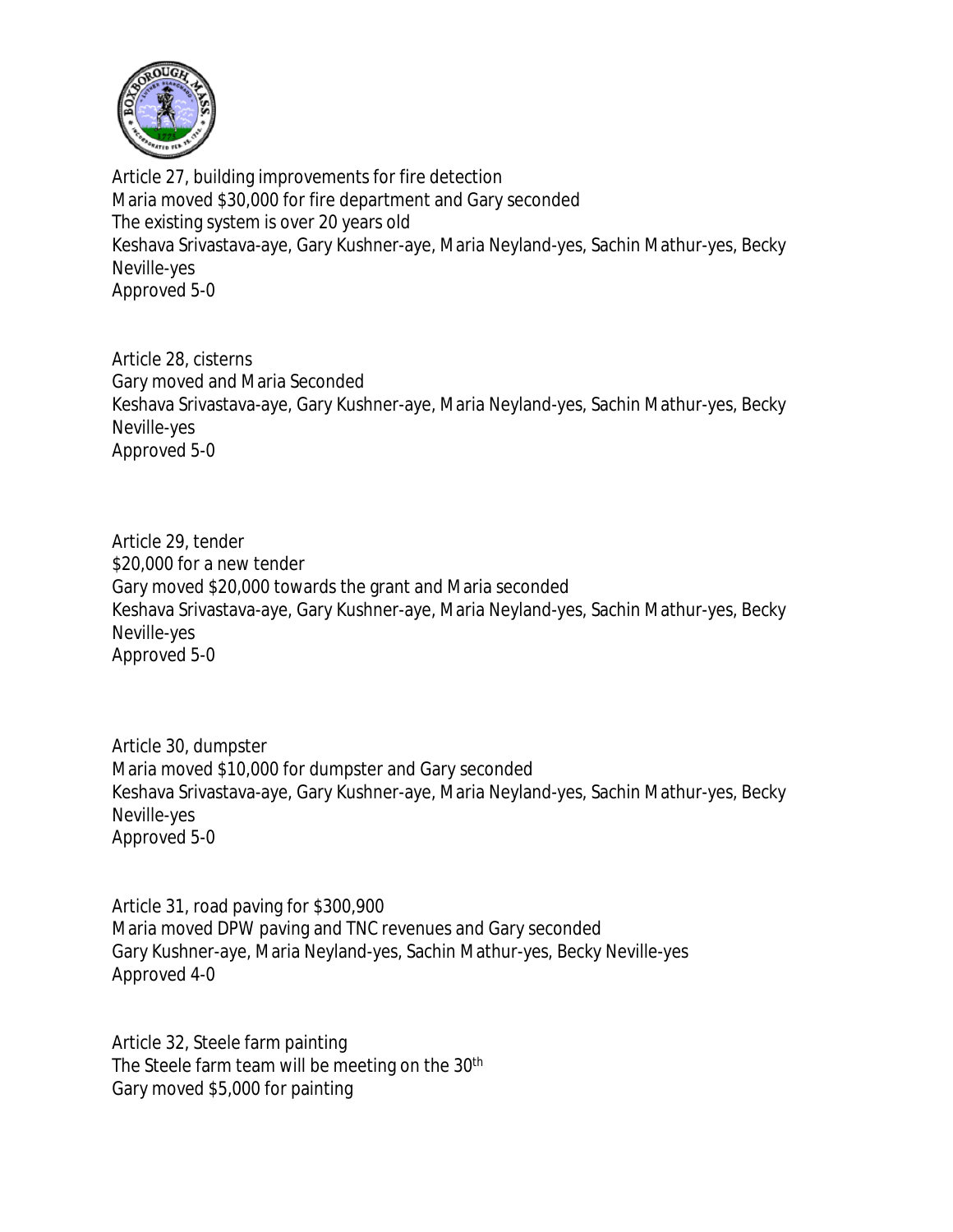

Keshava Srivastava-aye, Gary Kushner-no, Maria Neyland-yes, Sachin Mathur-yes, Becky Neville-yes Approved 4-1

Article 33, to amend article 11 under June 22, 2020 ATM warrant to hire water consultant Maria moved water resource article for \$20,000

Keshava Srivastava-aye, Gary Kushner-aye, Maria Neyland-yes, Sachin Mathur-yes, Becky Neville-yes Approved 5-0

Article 34, PFAS One member believes that ARPA funds appropriated should cover the remediation Gary moved \$25,000 for pfas remediation at town hall and Keshava seconded The Hager well is not impacted by PFAS There is an existing solution for PFAS The funds should come from ARPA funds appropriated for TH Keshava moved and Maria seconded

Keshava Srivastava-aye, Gary Kushner-no, Maria Neyland-no, Sachin Mathur-no, Becky Nevilleno Not Approved 1-4

Article 35, solar bylaw Language not yet available, defer

Article 36, the finance bylaw Discussion on the bylaw The SB is in favor of the bylaw

Gary asked about bonding for the fire engine, paving and liberty fields with the treasurer leaving

Gary moved the finance bylaw and Sachin seconded Keshava Srivastava-no, Gary Kushner-no, Maria Neyland-no, Sachin Mathur-no, Becky Nevilleno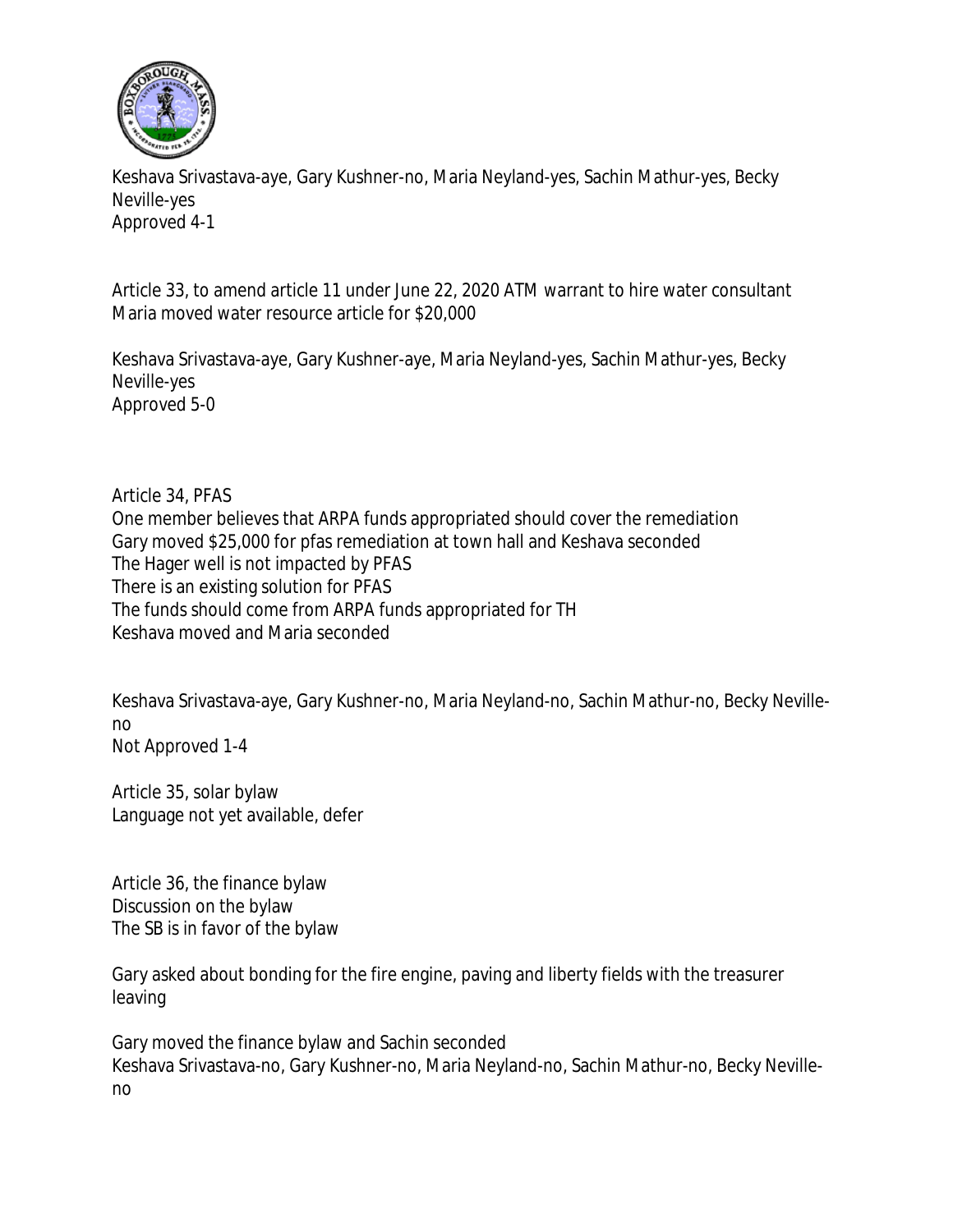

The accountant position is open and there was a valid candidate, but the TA is staying with the consultant.

L**iaison updates**  $SB EDC -$ Planning board –  $BLF BBC -$ Personnel board – RecCom – Library – Housing – AB regional building committee –

Regional school meeting –

CPC –

 $CoA -$ 

Water resources –

Sustainability –

ConsCom –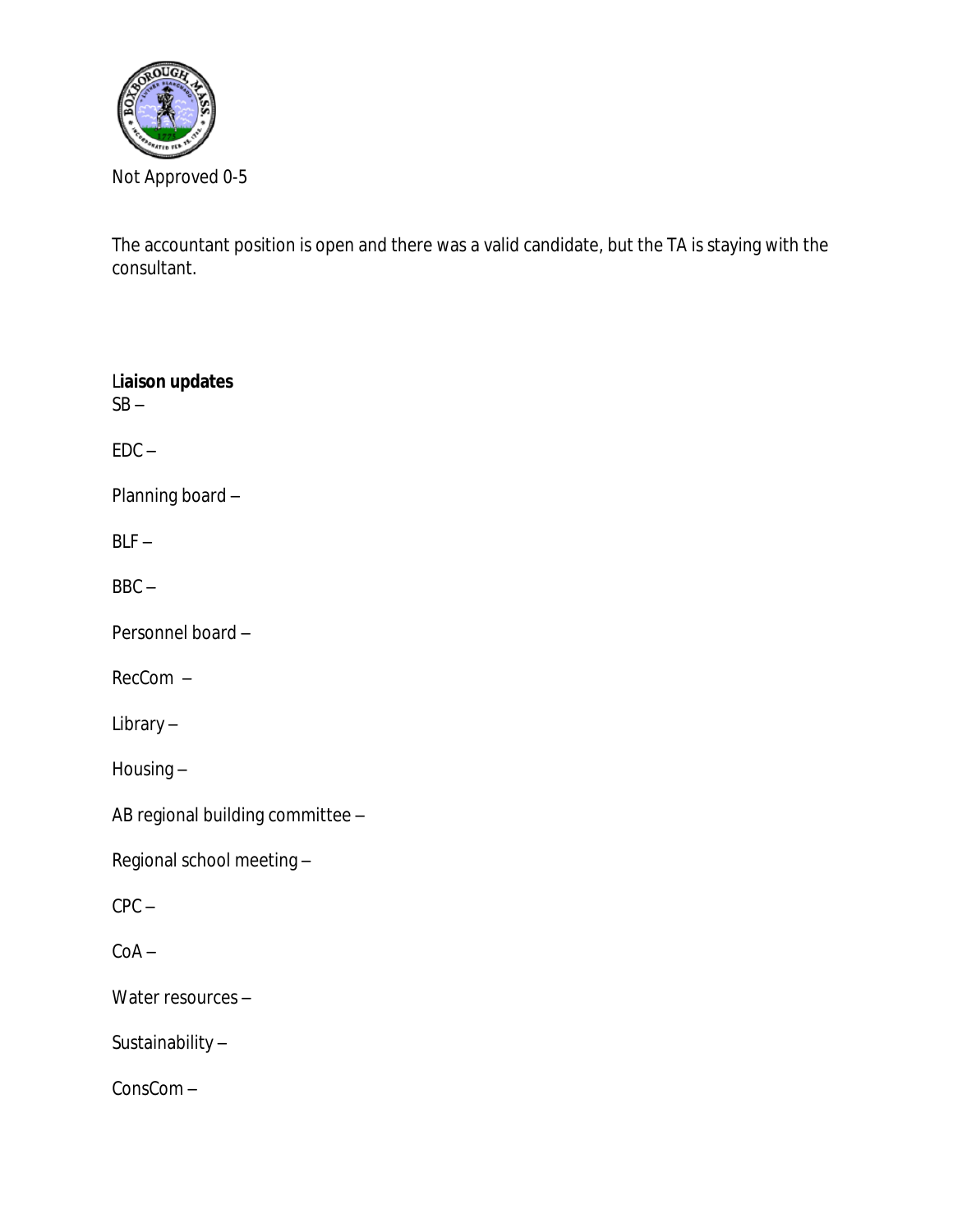

Board of Health –

Historical commission -

Correspondence – none

Gary Kushner moved to adjourn and Maria Neyland seconded

Keshava Srivastava-aye, Gary Kushner-aye, Maria Neyland-yes, Sachin Mathur-yes, Becky Neville-yes Approved 5-0 Meeting adjourned at 10:21PM

Exhibits used: Minutes for March 15, 2022 Budget for FY2023 Proposed warrant- DRAFT FinCom Report for warrant Presentation by Sargent road via conservation commission

Next meetings:

March March 29 April 5 April 12 April 19 April 26 May 3 RFT tracker

| Item               | description | Amount   | Start at<br>\$150,000 | comments |
|--------------------|-------------|----------|-----------------------|----------|
| HVAC at museum     |             | \$6,700  | \$143,300             |          |
| Acc't Consultant & |             | \$39,820 | \$103,480             |          |
| Training           |             |          |                       |          |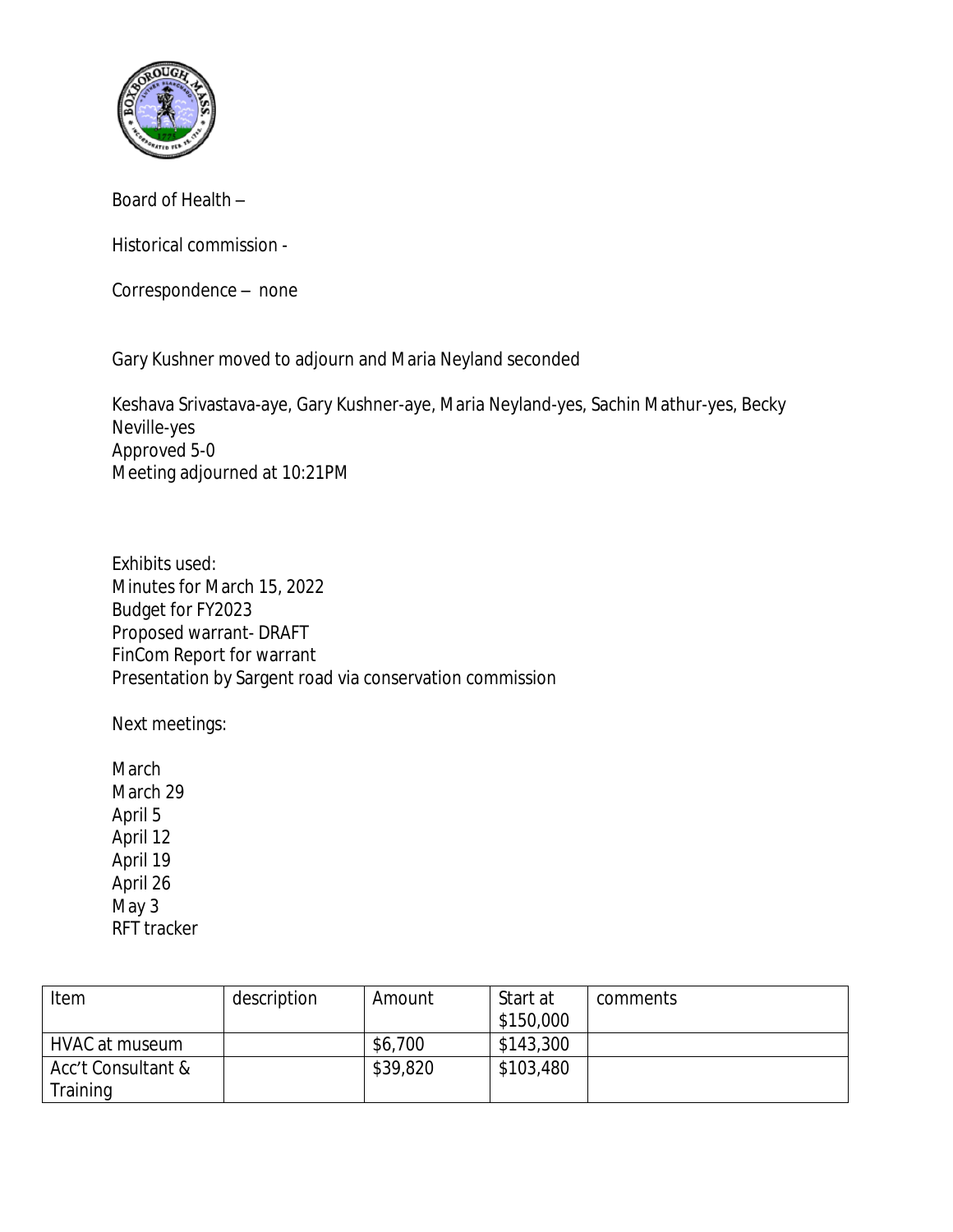

| T/C consulting         |              | \$5,000     | \$98,480 |                             |
|------------------------|--------------|-------------|----------|-----------------------------|
| Hager well             | Nov 30 2021  | \$26000     | \$72,480 |                             |
| Treasurer / consultant | Dec 7 2021   | \$10,500    | \$61,980 |                             |
| Hager maintenance      | Dec 7 2021   | \$3,500     | \$58,480 |                             |
| Tax collector          | Jan 11 2022  | \$15,200    | \$42,280 |                             |
| consulting             |              |             |          |                             |
| Assessor               | Feb 15 2022  | \$3,743     | \$38,537 |                             |
| STM restoration        | Feb 28 2022  | \$50,000??? | \$88,573 | Need to validate the amount |
|                        |              |             |          | from STM                    |
| Library pump for       | Mar 15 2022  | \$6,000     | \$82,537 |                             |
| <b>HVAC</b>            |              |             |          |                             |
| Fire station septic    | Mar 22, 2022 | \$4,758.68  |          |                             |
| repairs                |              |             |          |                             |

## Budget worksheet FY23

| <b>Budget</b><br># | Salary/other | Title                      | Voted \$  | vote             | date     |
|--------------------|--------------|----------------------------|-----------|------------------|----------|
| 114                | Salary       | Moderator                  | \$100     | $6 - 0$          | 1/25/22  |
| 114                | Other        | Moderator                  | \$80      | $6 - 0$          | 1/25/22  |
| 119                | Other        | Town constable             | \$160     | $5 - 0 - 1$      | 1/25/22  |
| 123                | Salary       | <b>Executive Offices</b>   | \$302,870 | $6 - 0$          | 2/8/22   |
| 123                | Other        | <b>Executive Offices</b>   | \$16,745  | $5-0$            | 2/8/22   |
|                    |              |                            |           |                  | 3/1/22   |
| 131                | Other        | <b>Finance Committee</b>   | \$385     | $6 - 0$          | 1/25/22  |
| 135                | Salary       | <b>Town Accountant</b>     | \$96,447  | $6 - 0$          | 2/8/22   |
| 135                | Other        | <b>Town Accountant</b>     | \$43,600  | $6 - 0$          | 2/8/22   |
| 141                | Salary       | <b>Town Assessor</b>       | \$106,887 | $6 - 0$          | 2/8/22   |
| 141                | Other        | <b>Town Assessor</b>       | \$21,220  | $6 - 0$          | 2/8/22   |
| 145                | Salary       | <b>Treasurer Collector</b> | \$108,402 | $6 - 0$          | 2/1/22   |
|                    |              |                            |           |                  | 2/8/22   |
| 145                | Other        | <b>Treasurer Collector</b> | \$28,700  | $6 - 0$          | 2/1/22   |
|                    |              |                            |           |                  | 2/8/22   |
| 151                | Other        | Legal                      | \$78,400  | $5-0$            | 1/11/22  |
|                    |              |                            |           |                  | 3/1/22   |
| 152                | Other        | Personnel Board            | \$345     | $6 - 0$          | 12/21/21 |
| 156                | Salary       | Technology                 | \$7,500   | $5-0$            | 3/1/22   |
| 156                | Other        | Technology                 | \$251,775 | $5 - 0 - 3/1/22$ |          |
| 161                | Salary       | <b>Town Clerk</b>          | \$93,655  | $6 - 0$          | 2/8/22   |
| 161                | Other        | <b>Town Clerk</b>          | \$2,664   | $6-0$            | 2/8/22   |
| 162                | Salary       | Elections and              | \$11,204  | $5 - 0 - 1$      | 2/1/22   |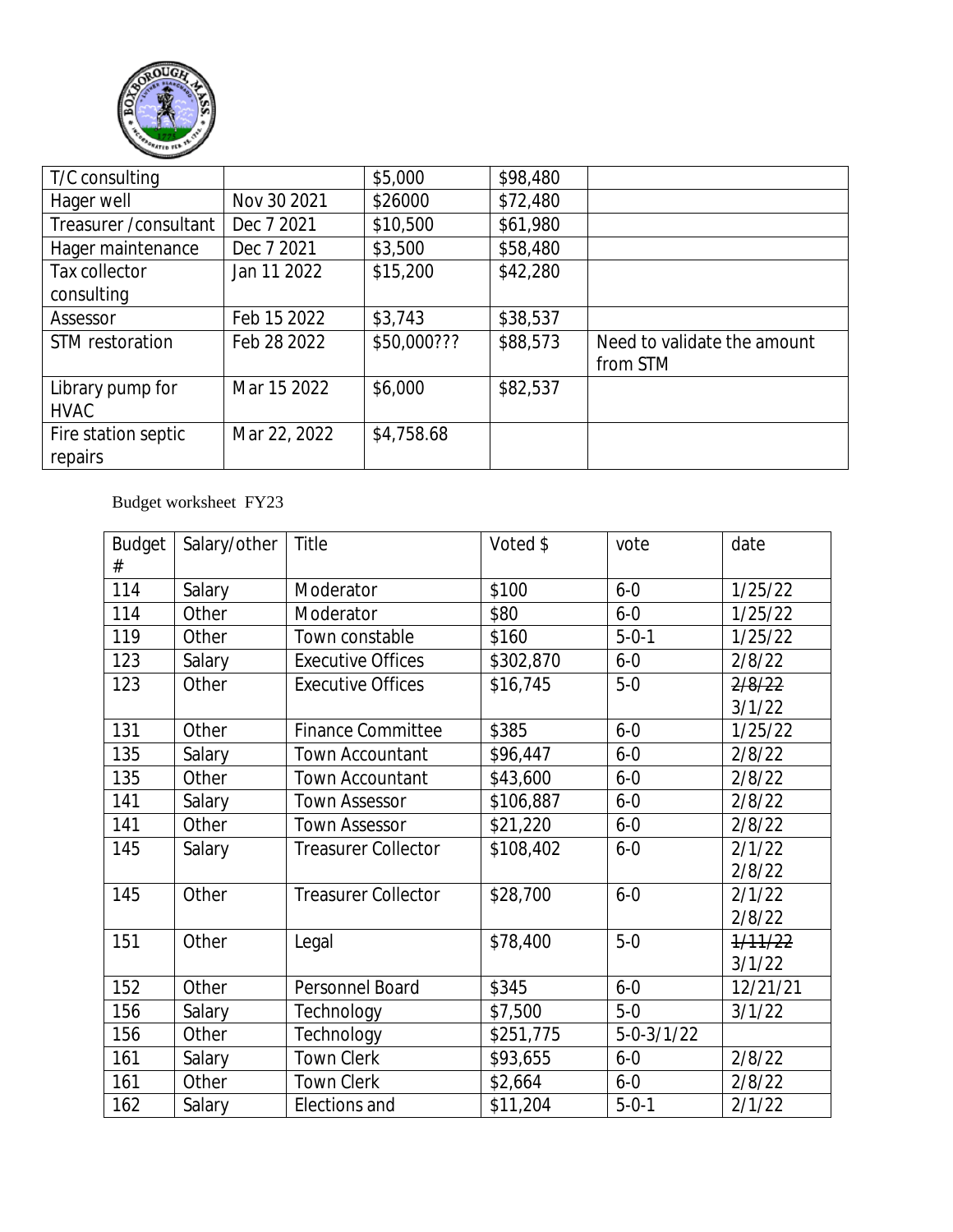

|              |        | registration             |              |                   |          |
|--------------|--------|--------------------------|--------------|-------------------|----------|
| 162<br>Other |        | Elections and            | \$8,360      | $5 - 0 - 1$       | 2/1/22   |
|              |        | registration             |              |                   |          |
| 171          | Other  | <b>Conservation Comm</b> | \$1600       | $6 - 0$           | 1/18/22  |
| 174          | Salary | Land Use and             | \$242,378    | $6 - 0$           | 2/8/22   |
|              |        | Permitting               |              |                   |          |
| 174          | Other  | Land Use and             | \$17,000     | $6 - 0$           | 2/8/22   |
|              |        | Permitting               |              |                   |          |
| 175          | Salary | Planning Board           | \$5,913      | $5-0$             | 3/1/22   |
| 175          | Other  | Planning Board           | \$5,425      | $\overline{5}$ -0 | 3/1/22   |
| 176          | Salary | ZBA                      | \$1,304      | $6 - 0$           | 1/25/22  |
| 176          | Other  | ZBA                      | \$635        | $6 - 0$           | 1/25/22  |
| 179          | Other  | <b>AG Comm</b>           | \$200        | $4 - 0 - 2$       | 1/25/22  |
| 182          | Other  | Economic Develop.        | \$3750       | $6 - 0$           | 12/21/21 |
| 192          | Other  | <b>Town Hall</b>         | \$54,240     | $5-0$             | 2/8/22   |
|              |        |                          |              |                   | 3/1/22   |
| 196          | Other  | Facilities               | \$63,775     | $6 - 0$           | 2/15/22  |
| 199          | Other  | Sustainability Com       | \$950        | $6 - 0$           | 2/15/22  |
| 210          | Salary | Police                   | \$1,395,537  | $5-0$             | 1/25/22  |
|              |        |                          |              |                   | 3/15/22  |
| 210          | Other  | Police                   | \$210,805    | $5-0$             | 1/25/22  |
|              |        |                          |              |                   | 2/22/22  |
|              |        |                          |              |                   | 3/1/22   |
| 215          | Salary | Dispatch                 | \$393,949    | $6 - 0$           | 1/25/22  |
| 215          | Other  | Dispatch                 | \$58,768     | $6 - 0$           | 1/25/22  |
|              |        |                          |              |                   | 2/1/22   |
| 220          | Salary | Fire                     | \$1,158,176  | $6 - 0$           | 1/18/22  |
| 220          | Other  | Fire                     | \$148,990    | $6 - 0$           | 1/18/22  |
| 292          | Salary | <b>ACO</b>               | \$18,061     | $6 - 0$           | 1/25/22  |
| 292          | Other  | <b>ACO</b>               | \$5,495      | $6 - 0$           | 1/25/22  |
| 299          | Salary | <b>Field Driver</b>      | \$0          | N/A               | N/A      |
| 299          | Other  | <b>Field Driver</b>      | \$0          | N/A               | N/A      |
| 300          | Salary | School committee         | \$1600       | $6 - 0$           | 2/8/22   |
| 310          | Other  | Minuteman                | \$164,230    | $6 - 0$           | 2/22/22  |
| 311          | Other  | Assabet                  | \$71,580     | $6 - 0$           | 2/22/22  |
| 312          | Other  | Nashoba                  | \$74,370     | $5-0$             | 2/22/22  |
|              |        |                          |              |                   | 3/15/22  |
| 320          | Other  | ABRSD                    | \$13,257,674 | $5-0$             | 2/22/22  |
| 422          | Salary | <b>DPW</b>               | \$626,621    | $6 - 0$           | 1/11/22  |
| 422          | Other  | <b>DPW</b>               | \$130,496    | $6 - 0$           | 1/11/22  |